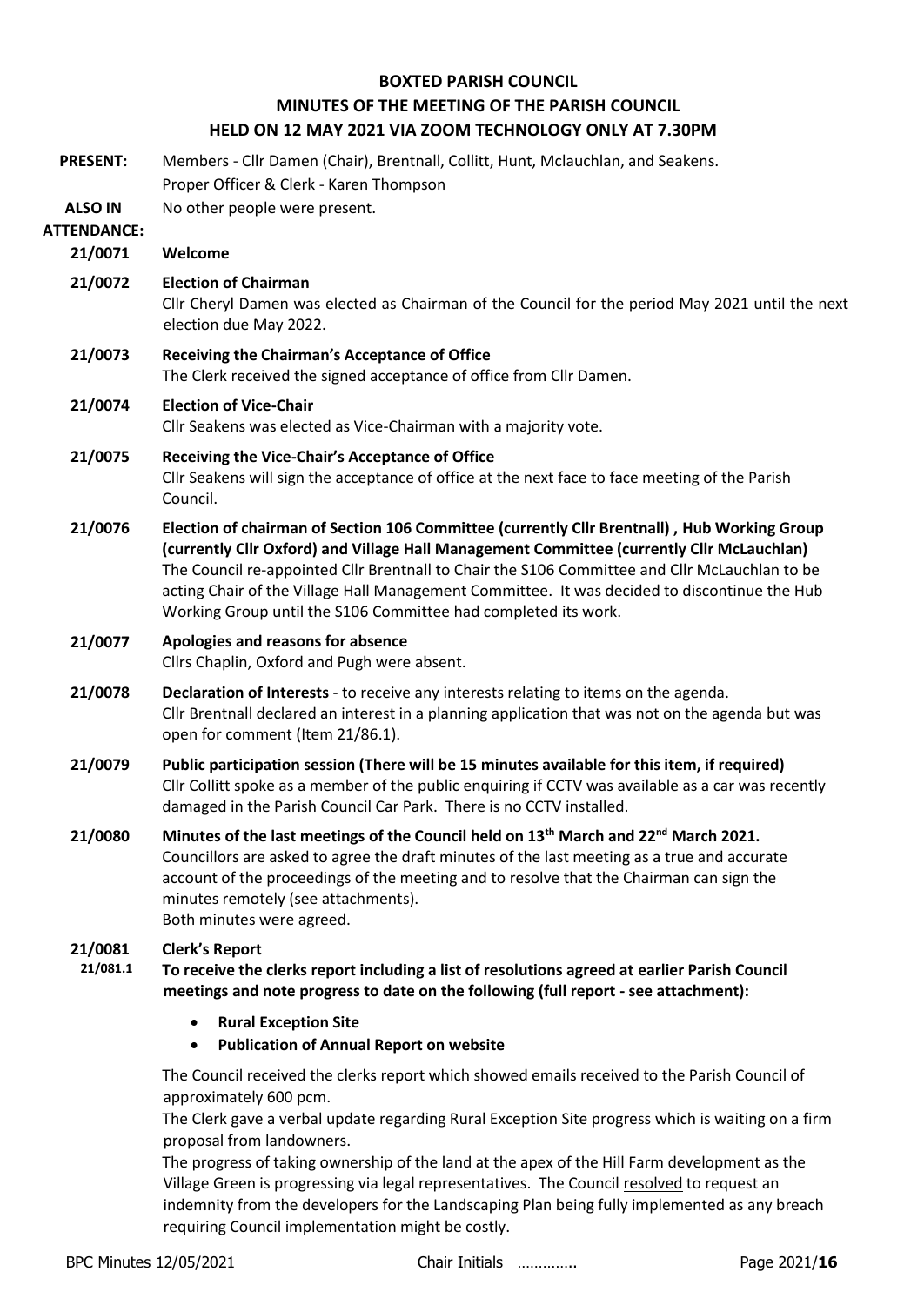The Council resolved that the Chair's annual report be placed on the Council website in lieu of the cancelled Annual Residents Meeting.

**21/081.2 To note the tasks completed by Grounds Person (see attached) and consider replacing the Dedham Road bus shelter.**

The Council resolved to investigate bus shelter replacement costs for the Dedham Rd Shelter.

- **21/081.3 To consider the suggestion made by the Groundsman, suggesting replacing the current notice board on Dedham Road and/or placing one outside the village hall.** The Council resolved to repair the current Dedham Road Notice Board and to investigate a further Notice Board at the Village Hall.
- **21/0082 Borough and County Council To receive the reports of the District Councillor and the County Councillor.** No reports were available.

#### **21/0083 Land Behind Village Hall**

**To consider the interest shown by the owners of Haus Penkhan in purchasing a small piece of land behind the Village Hall (belonging to the Church and leased to the Parish Council) and any implication for future car parking plans. (see attached)**  This was noted.

# **21/0084 Parish Council Finance**

**21/084.1 To receive the Parish Council Financial Report as at the 31st March 2021 (see attachments including bank statements).**

> The End of Year financial Report and bank statement were received, and it was resolved to publish the report on the Council website. Total receipts including Covid grants and furlough payments received for Community Hub was reported as £82,022.84 and spend was recorded as £61,156.03. This allows a planned £12,000 to be transferred to reserves. The current balances held at bank is £75,306.15.

> Cllr Collitt requested consideration be given to part funding additional play equipment for older children alongside S106 monies. It was resolved to schedule this as a motion at the next Parish Council meeting on 9<sup>th</sup> June.

**21/084.2 To note the recent claim for the Covid restart grant for the Recreation Ground and Sports Facilities.** 

> The recent Covid restart grant was applied for and paid as £8000. This was noted. The Council resolved to ringfence the Covid Grants for Sports Side and Hub improvements.

### **21/0085 Internal Audit**

### **The decide to report the end of year financial position with the associated council documents to the appointed internal auditors Heelis & Lodge.**

The Council resolved to send the reported end of year financial position along with accounts and required Council documents to Heelis and Lodge for internal audit.

### **21/0086 Planning Applications**

**21/86.1** To consider commenting on the following applications and noting the decisions made: [210573](https://www.colchester.gov.uk/planning-app-details/?id=37423f92-af81-eb11-a812-000d3addc639) 10/03/2021 P G Rix (Farms) Ltd, Lodge Farm,

Boxted Road, Great Horkesley Colchester CO6 4AP

Proposed agricultural steel portal framed grading building.

Comment Submitted: Boxted Road, Queens Head Road, Straight Road, Langham Road and Severalls Lane are all used by the large HGV lorries in connection with this business.

Apart from Straight Road Boxted (which is classified as Class 111) all the above roads are unclassified and suffer badly from deterioration in the surfaces due to heavy traffic and are particularly unsuitable for HGV's.

If all the HGV lorries used in connection with this business turned West toward the A134 as they exit the farm premises the wear and tear caused would be concentrated on a shorter stretch of Boxted Road and therefore Highways would have a smaller length of road that repairs could be concentrated upon. This might prove more cost effective for the ECC budget.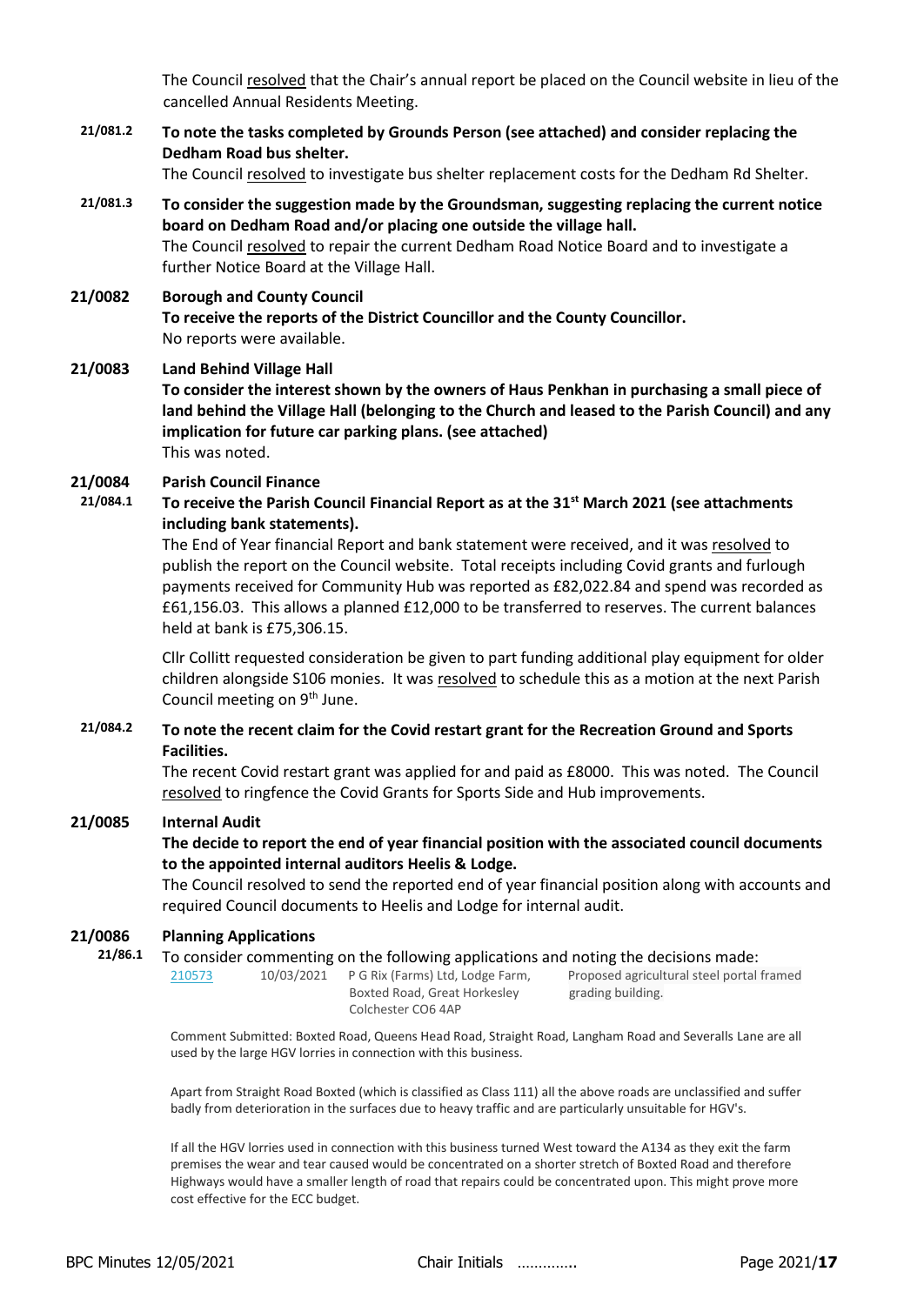|                       |            |                                                                | The A134 is also a safer road for large HGV's to use, the other roads quoted above all contain blind/narrow bends<br>and tight junctions which are difficult to negotiate by large HGV's particularly if other vehicles are approaching. |  |
|-----------------------|------------|----------------------------------------------------------------|------------------------------------------------------------------------------------------------------------------------------------------------------------------------------------------------------------------------------------------|--|
| 210944                | 07/04/2021 | Skye Hall Cottage, Skye Hall Hill,<br>Boxted CO4 5TF           | Single storey bedroom extension to<br>existing detached annexe Amendment to<br>refusal 202334                                                                                                                                            |  |
| 211053                | 28/04/2021 | Annexe, Lions Farm, Langham Lane,<br>Boxted Colchester CO4 5HY | Continued use as a seperate dwelling of                                                                                                                                                                                                  |  |
| Cert of<br>lawful use |            |                                                                | existing s/c Two bedroom annexe,<br>complete with bathroom, kitchen / lounge                                                                                                                                                             |  |
| 211074                | 19/04/2021 | 16 Songers Cottages, Dedham<br>Road, Boxted Colchester CO4 5SQ | Subdivision of the existing plot and<br>erection of a self contained 3 bedroom 6<br>persons two storey detached house to the<br>side of the existing dwelling                                                                            |  |
| Comment period closed |            |                                                                |                                                                                                                                                                                                                                          |  |
| 210775                | 23/03/2021 | Land east of, Carters Hill, Boxted<br>Colchester               | Erection of a two-storey 4 bedroom<br>detached dwelling in lieu of planning<br>permission 180051                                                                                                                                         |  |
| 210765                | 22/03/2021 | Haveli, Langham Road, Boxted<br>Colchester CO4 5HT             | Proposal for an attached basement which<br>will be connected to the existing basement<br>with accesses from the main dwelling                                                                                                            |  |
| 210732                | 19/03/2021 | Homedale Farm, Dedham Road,<br>Boxted Colchester CO4 5SL       | Redesign of approved planning scheme for<br>1 No replacement dwelling                                                                                                                                                                    |  |
| 210661                | 11/03/2021 | 11 Cross Cottages, Dedham Road,<br>Boxted CO4 5SH              | Roof space conversion and extension                                                                                                                                                                                                      |  |
| 210562                | 03/03/2021 | Skye Hall Cottage, Skye Hall Hill,                             | Part two storey extension on top of                                                                                                                                                                                                      |  |

The Council resolved to make the following comment on application 211074 that an additional house would be very cramped between the existing houses and alter the street scene/appearance of the area.

The recent decisions were noted.

### **21/086.2 To consider forming a Council Planning Committee.**

The Council discussed the pros and cons of forming a committee or working group with the purpose of considering the planning applications relevant to Boxted in greater details than is allowed for at full Council meetings. It was resolved to form a Planning Working Group that would look at planning applications and make a recommendation to the Council as to concerns or support for planning applications. It was agreed that the Working Group would not be responsible for commenting on applications but for providing background information and recommendation to the full council for any decisions.

Cllr's Hunt, McLauchlan and Seakens agreed to be members with Cllr Hunt chairing the meetings.

## **21/0087 Highways**

- **21/087.1 To note the response from Essex Highways concerning the Parish Council request to conduct a further independent options study for Boxted Bridge. Also, to note the locally organised petition has surpassed 5000 signatures (see attached).** This was noted.
- **21/087.2 To note the copied correspondence from Boxted School seeking assistance from Essex County Council to improve the problematic school parking (see attached).** This was noted.
- **21/087.3 To consider an LHP request for new village signs likely to cost £300-500 (see attached).** The Council resolved to seek approval to install a Parish Council funded Welcome to Boxted sign matching the size and shape of the current Myland sign.
- **21/087.4 Consider Cllr Chapmans suggestion to work with other parish council to address highways issues over the area (see attached).**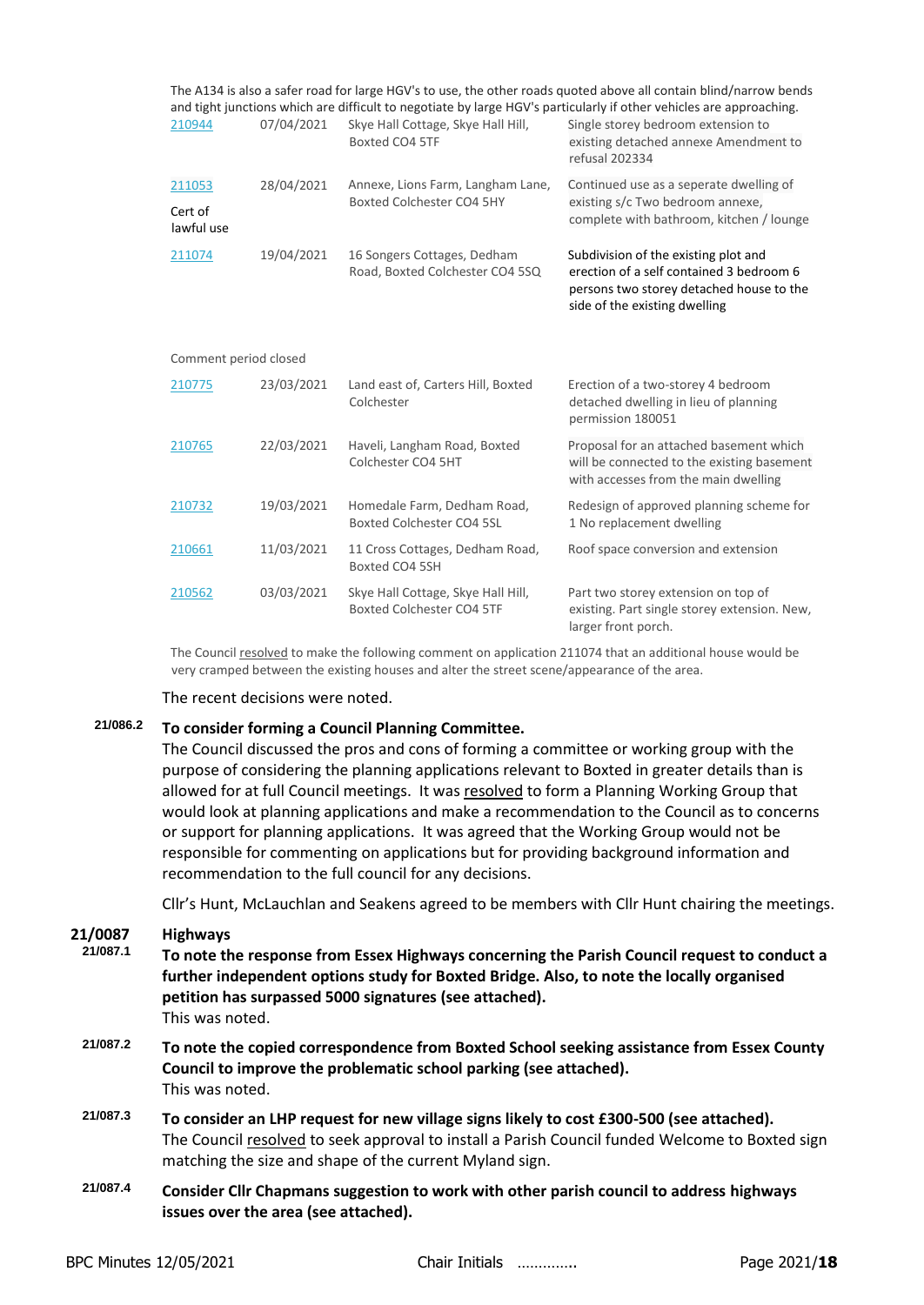The Council resolved to work with other Parishes to address and campaign jointly to protect and improve highways in the area. It was noted that a walking path along Straight Rd be campaigned for as walking in the road is dangerous.

# **21/0088 King George Playing Field and Car park**

**21/088.1 To note the resident request to consider upgrading the children's play area and to consider using part of parish council reserves with some S106 monies to purchase play equipment for older children.**

The Council noted this and agreed that it fell to the S106 Committee which had established a working group to look at additional play facilities.

- **21/088.2 To note the outdoor gym equipment installation planned for 13 and 14 May.** This was noted.
- **21/088.3 To note the recent vandalism and anti-social behaviour reported to the police.** This was noted and the clerk confirmed that the safety and engagement police team were emailed separately.
- **21/088.4 To note the recent request and response for a fitness group (Kelly's HIIT) to meet and exercise on the field and to consider scheduling a future agenda item of charging for field use by commercial organisations.**

This was noted. The Council was content to continue with the current policy that the Recreation Ground was available to all, but any business would need to have public liability insurance. Use of the Hub, changing rooms or village hall were chargeable.

### **21/0089 Community Hub & Sports and Social Club**

**21/089.1 To consider the plans to reopen the Hub café (see attached).** 

The Council was pleased that the Hub café was opening on 18<sup>th</sup> May. It resolved to ask the Hub lessee what assistance the Council could provide to resuming a full Community Hub service. It also resolved to reintroduce lease fees on a sliding scale with 20% due in May rising by 20% each month.

**21/089.2 To consider restarting sports side hire fees at full rate from May 2021** The Council resolved to reintroduce hire fees at the pre-covid monthly rates.

### **21/0090 S106 Committee**

**To appoint Cllr Hunt to the S106 Committee.**

Cllr Hunt was appointed to the S106 Committee.

### **21/0091 Dog waste bins in village**

**To consider approaching Colchester Borough Council to get additional dog waste bins in the village.**

The Council resolved to request additional dog waste bins at Harwich Lines, and Cooks Hill and to seek a replacement for the rusting bin at Cross Cottages.

### **21/0092 Annual Tree Survey Recommendations**

**To consider commissioning tree work recommended in the Annual Tree Survey for 2021. (see attached).**

The Council resolved to implement the recommendations of the Annual Tree Survey including removing the rope that is hung from a tree to form a swing.

### **21/0093 Events**

### **To consider running a second Boxtoberfest event on 16th October 2021.**

The Council resolved to organise a Boxtoberfest with the aim of breaking even in monetary terms.

### **21/0094 Items for the next meeting agenda**

To note or propose items for the next agenda:

The Council was advised that the Standing Orders, Financial regulations, and Code of Conduct would be reviewed at the next meeting.

**21/0095 To consider the next council meeting.**